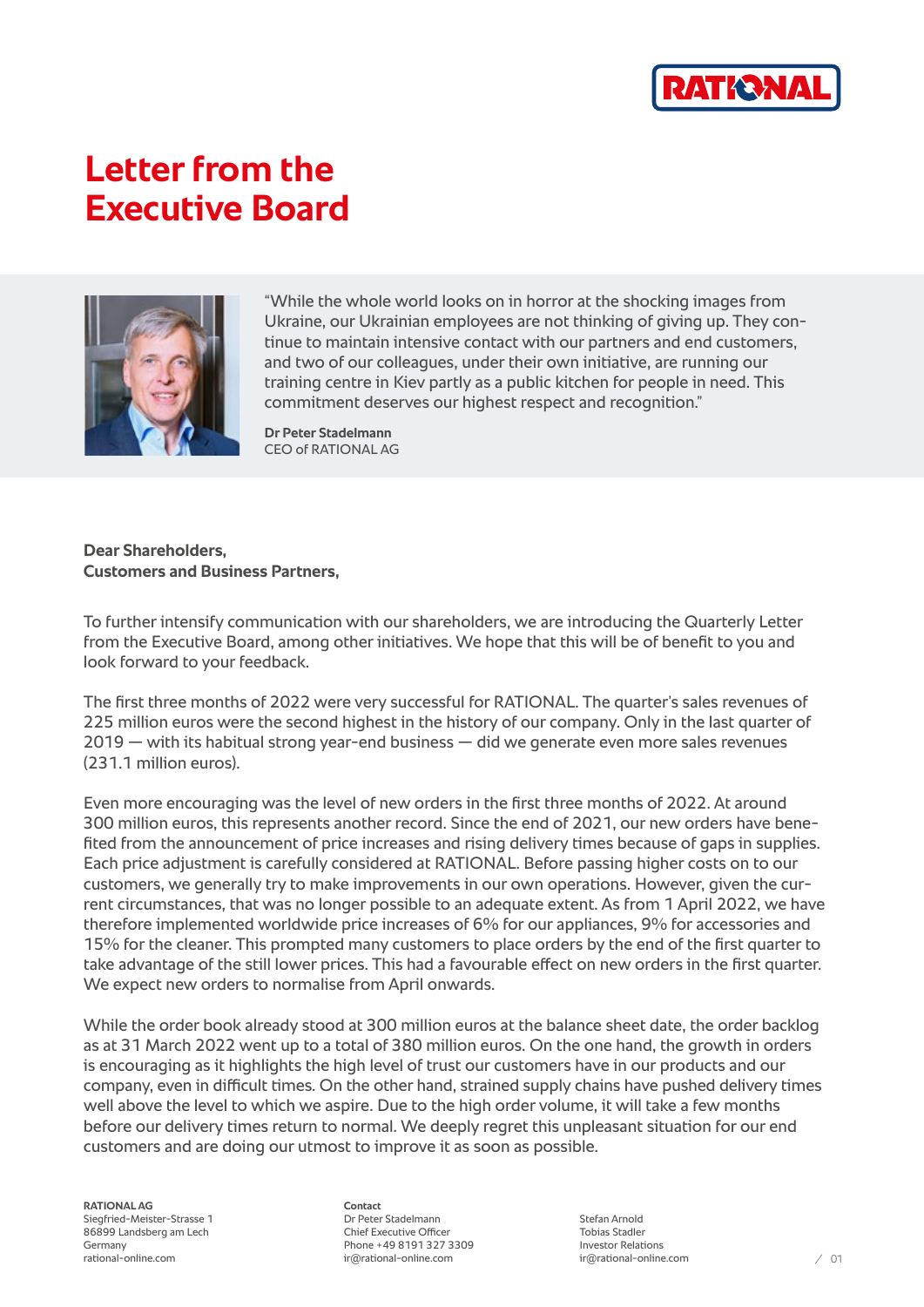

For about two years, our colleagues in purchasing, product development, production and sales have been working on solutions to reduce the negative impact of the supply crisis. From April onwards, we anticipate the situation in component procurement to ease significantly thanks to a second processor supplier. This will allow us to complete the partially finished appliances and ship them to our customers in the course of the coming months.

As difficult as the current situation may seem, it cannot compare to the horrific images we are getting from Ukraine. Words and images cannot express the extent of the suffering the people have to endure. We deeply condemn all military conflicts.

We employ six people in Ukraine and around 40 in Russia. We are glad to know that all the families of our Ukrainian employees are safely in Poland. Despite these conditions, our employees who have remained in Ukraine are not thinking of giving up. While our colleagues are maintaining intensive contact with our partners and end customers, two of our colleagues, under their own initiative, are running our training centre in Kiev in parallel, partly as a public kitchen for people in need. This commitment deserves our highest respect and recognition. In another humanitarian initiative, we are in the process of providing a kitchen container near Lviv with our partners, which will be used to feed up to 500 refugees.

Exacerbated by the Ukraine crisis, the high rate of inflation is a cause for concern. In view of the strong inflationary pressure, it is becoming increasingly important for our customers to improve the efficiency of their cooking processes. Highly efficient intelligent cooking appliances such as the iCombi and iVario help to save energy, raw materials, water, cleaner, space and working time — and ultimately money. Apart from cutting costs, lower consumption rates also help to save resources and protect the environment.

Another major challenge facing our customers is the impact of skill shortages in the catering sector. Many employees sought careers in other sectors during the coronavirus crisis. Many of them will not return to their previous jobs. For this reason, customers will increasingly have to change their menus and optimise their processes in order to maintain operations with fewer people or unskilled staff. Here the autonomous cooking appliances from our company can help to master this difficult situation.

A brilliant example is our customer Freson Bros., a supermarket chain in Canada. All its 16 branches use the iCombi Pro and some of them now also the iVario to prepare food. Food & Hospitality Manager Kyle Amos: "A RATIONAL appliance is an extra chef." See for yourself what this satisfied customer had to say in an [interview](https://www.youtube.com/watch?v=dgBsn8xKDh8) about our intelligent appliances.

This unique benefit puts us in an excellent market position and will help us to convince even more customers of our products in the future. This is why we will continue in 2022 to invest in our future growth, especially at the production sites in Wittenheim and Landsberg am Lech. In the first quarter, these investments amounted to around 9 million euros. Most of this investment went into the new plant and customer and administration centre in Wittenheim.

**RATIONAL AG** Siegfried-Meister-Strasse 1 86899 Landsberg am Lech Germany rational-online.com

**Contact** Dr Peter Stadelmann Chief Executive Officer Phone +49 8191 327 3309 ir@rational-online.com

Stefan Arnold Tobias Stadler Investor Relations ir@rational-online.com